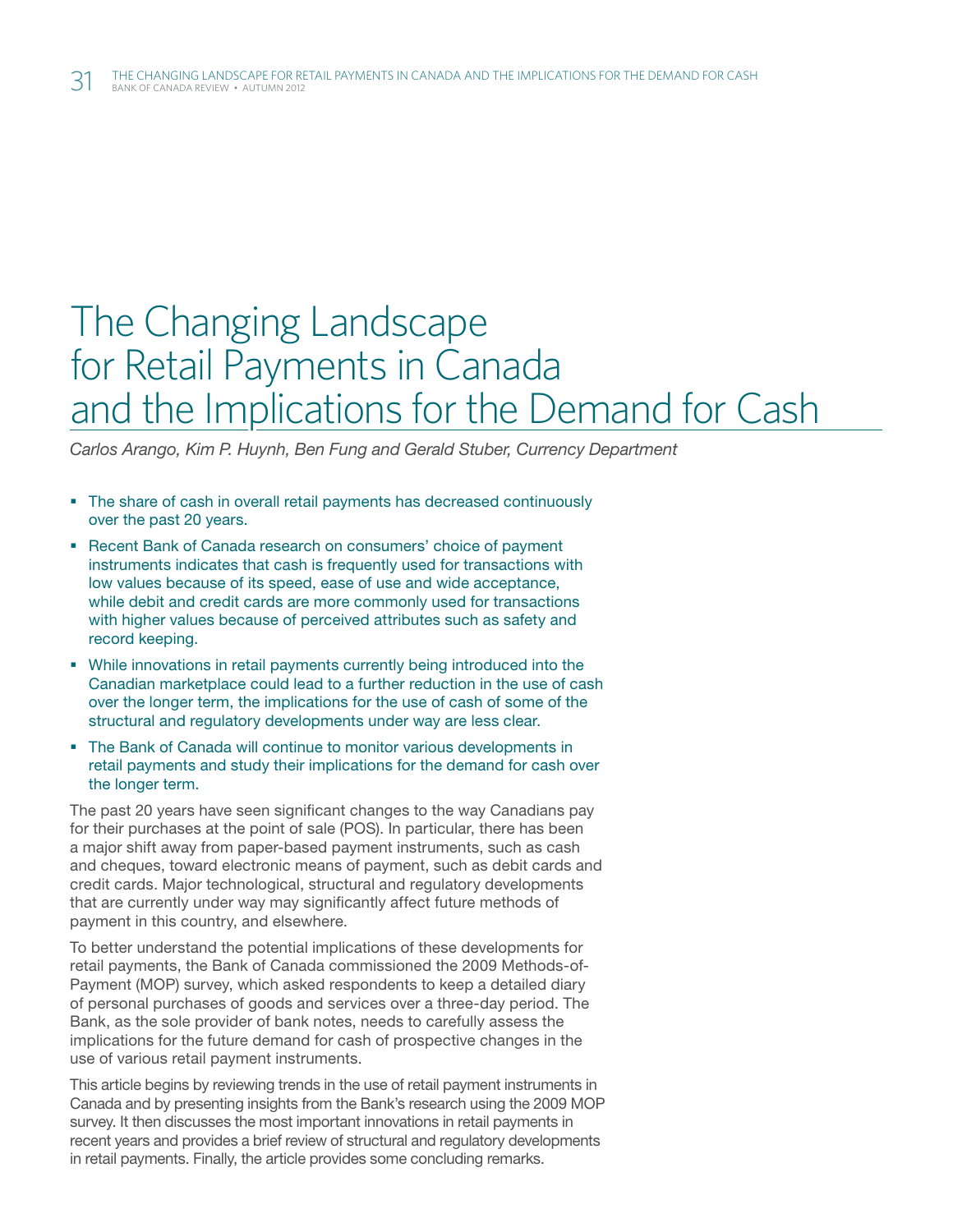## Trends in the Use of Retail Payment Instruments

In the early 1990s, cash accounted for more than 80 per cent of the volume and about 50 per cent of the value of POS transactions (Chart 1).<sup>1</sup> In 2011, however, these shares dropped to below 50 per cent in volume and less than 20 per cent in value. In contrast, the share of electronic-based payments (debit and credit cards) has grown. In particular, following the national introduction of the Interac debit card system in 1994, the debit card share of POS purchases (in terms of volume) surged upward until the early 2000s. The share of credit card payments has risen since the early 2000s, in part, owing to the increasing number of rewards programs connected to credit card use. as a paymonto

*In 2011, the shares of cash in point-of-sale transactions dropped to below 50 per cent in volume and less than 20 per cent in value*







Note: Volume denotes the number of transactions, while value is the total dollar amount of the transactions. The statistics are computed from network data. Sources: Bank for International Settlements Red Book and Bank of Canada Last observation: 2011

Despite the decreasing share of cash at the POS, it remains the most commonly used and accepted form of retail payment in Canada, especially for the large number of low-value purchases. In 2011, the total value of cash transactions was estimated at just over \$100 billion, with an average transaction value of \$18. In contrast, debit and credit cards are used mainly for less-frequent, higher-value transactions. In 2011, the value of POS transactions for debit cards reached \$180 billion, with an average transaction value of \$44, while the total value for credit card transactions was more than \$300 billion, with an average transaction value of just over \$100.

Another factor that has marginally reduced the use of cash in recent years is the increasing use of the Internet by Canadian households to purchase goods and services. In 2010, 89 per cent of Canadians used credit cards to pay for online purchases (Statistics Canada 2011b).

Canadians also use cash for purposes other than as a means of payment. For example, individuals hold bank notes as a store of value and for precautionary purposes. Indeed, the value of bank notes in circulation has risen at an annual rate of about 5 per cent since 2000, virtually the same

*Cash remains the most commonly used and accepted form of retail payment in Canada, especially for the large number of low-value purchases*

<sup>1</sup> Since explicit time-series data on both the volume and the value of cash-based retail transactions are not available, indirect estimation methods must be employed, using data on withdrawals from automatic teller machines. For a more detailed discussion, see Taylor (2006).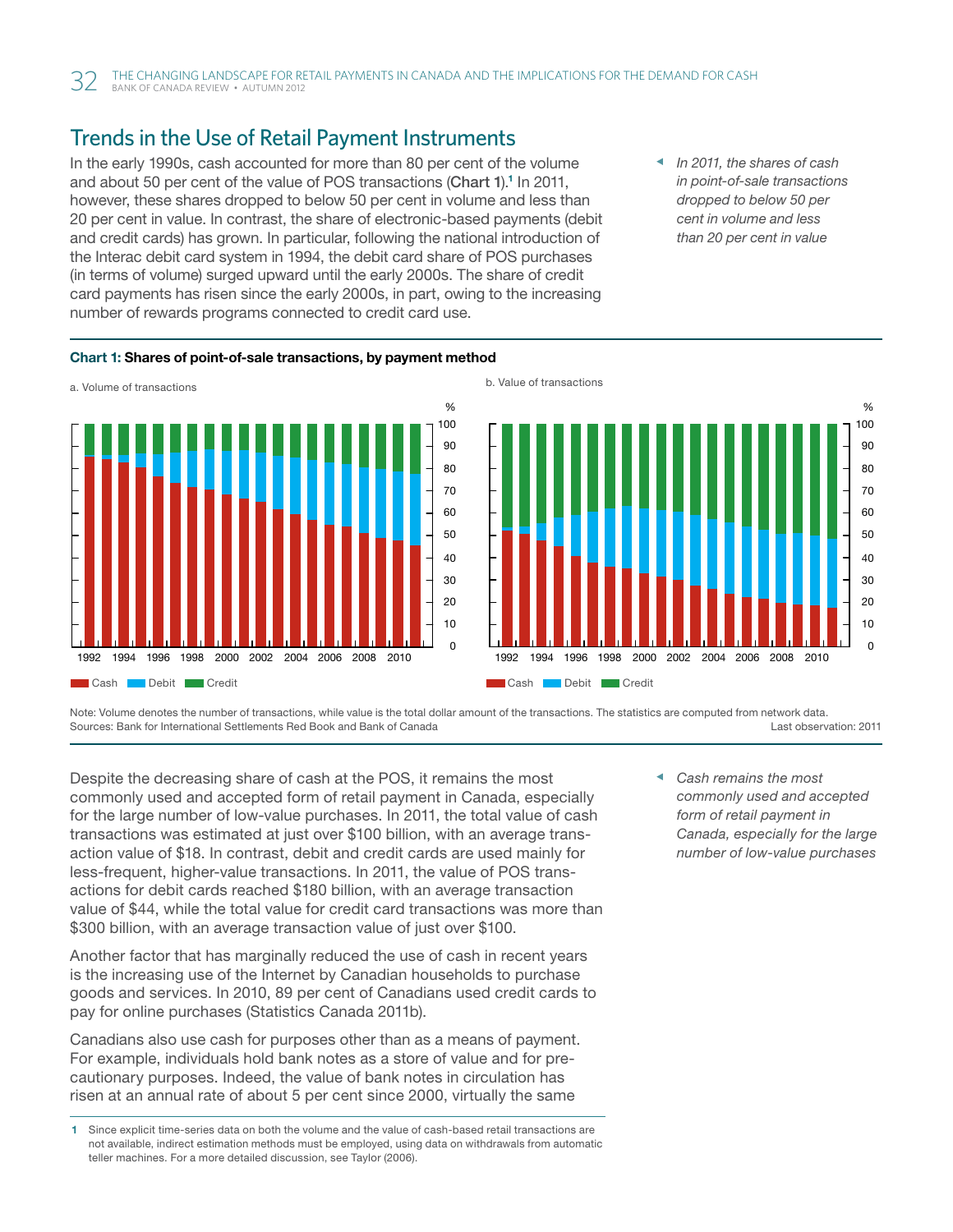as the growth in aggregate personal expenditures. Moreover, the ratio of the stock of large-denomination bank notes to overall consumer spending has risen since the 2007–09 global financial crisis. It would appear that the use of cash for non-payment purposes has grown markedly since 2000, even though the share of cash-based retail transactions has continued to decline.<sup>2</sup>

#### How Canadians Pay: The 2009 Methods-of-Payment Survey

To anticipate future trends and developments in retail payments, it is important to understand how Canadians use different payment methods for retail purchases. The Bank of Canada conducted the 2009 Methodsof-Payment (MOP) survey using a representative sample of Canadians ranging in age from 18 to 75. There were two parts to the survey: a survey questionnaire and a shopping diary, in which respondents recorded every retail transaction they performed over three consecutive days. The questionnaire collected detailed information on demographics (income, age and education), bank (debit) and credit account features (per-transaction fees, monthly and annual fees, reward plans, and credit limits), and consumer perceptions regarding the attributes of payment instruments (ease of use, record keeping, budgeting control and security). The diaries collected detailed information on transactions, such as value, type of good, store size, payment methods perceived as accepted and the two main reasons for choosing the payment method used.<sup>3</sup>

According to the MOP survey, almost all of those surveyed had a debit card and 80 per cent of them owned at least one credit card. The shares of POS transactions in terms of both value and volume from the shopping diaries echo the findings shown in Chart 1: cash is the dominant payment choice for transaction volumes, while credit cards dominate in terms of value. Participants also used cheques and stored-value cards, although these accounted for less than 4 per cent of everyday purchases. Hence, the discussion that follows focuses on cash, debit cards and credit cards.

Previous literature has highlighted a strong relationship between payment choice, transaction value and demographics (see Bounie and François (2006) for France, and Klee (2008) for the United States). However, the detailed information gathered by the MOP survey allowed researchers to go beyond demographics and transaction values to get a better understanding of payment choices.

Arango, Huynh and Sabetti (2011) and Arango, Hogg and Lee (2012) both use the 2009 MOP survey data to estimate a model that accounts for the effects of the demographic characteristics of consumers, payment attributes, transaction features and perceptions of merchant acceptance on the probability of using cash versus debit cards and credit cards at the POS. The observed differences highlight the costs and benefits associated with different payment instruments that vary by type of consumer and transaction.

3 The survey was conducted by a market research firm using stratified random sampling from access panels (i.e., databases of people who have signed up to participate in surveys on a regular basis). There were 6,868 respondents to the questionnaire, while 3,405 three-day diaries were collected on more than 16,000 transactions. Sample weights were constructed to match the demographic profile of Statistics Canada's Canadian Internet Use Survey. For a more detailed description and the main results of the 2009 MOP survey, see Arango and Welte (2012).

<sup>2</sup> Cash may also be used for transactions in the underground economy, such as the unauthorized sale of alcohol and tobacco, or unreported construction activity. However, Statistics Canada estimates that the underground economy has been growing at a slower pace than the total economy since 1992, suggesting that this factor may not explain why the value of bank notes in circulation has risen at about the same rate as total personal consumption over the past decade (Terefe, Barber-Dueck and Lamontagne 2011).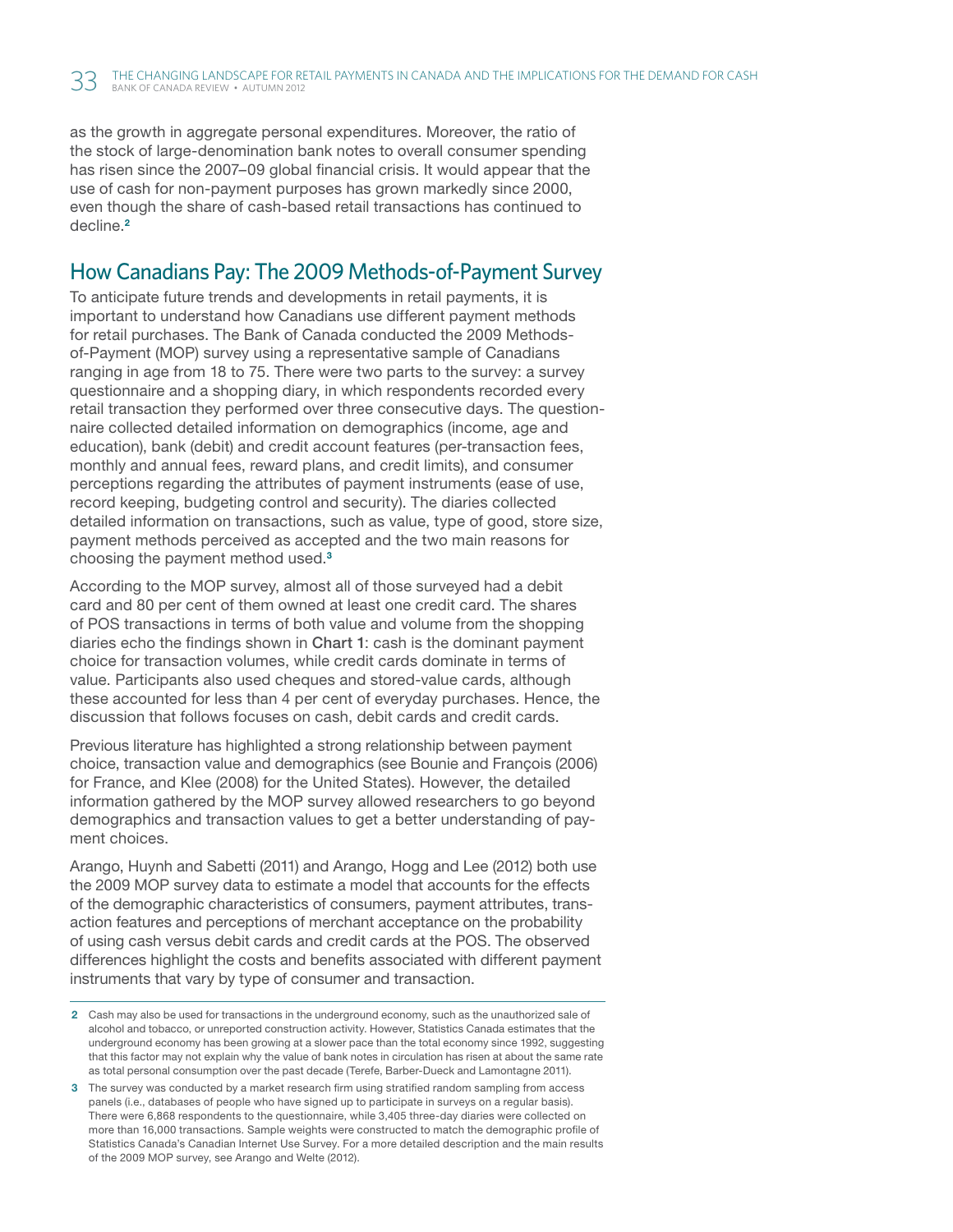This research shows that demographic variables such as income and age are key factors in the choice of payment instrument. Demographics are also correlated with consumers' perceptions of alternative payment methods regarding costs, risks and record keeping.<sup>4</sup> Table 1 shows that low-income individuals use cash most frequently, with 65 per cent of their transactions in the diaries paid with cash. They perceive that cash is easy to use, is useful for controlling spending and has lower costs relative to payment cards. High-income earners, however, use cash least frequently, with only 47 per cent of their transactions paid with cash. These high-income earners do not perceive cash as a good way to control spending or as having lower costs. In addition, they are more likely to own a credit card and to have one with rewards.

*Demographic variables such as income and age are key factors in the choice of payment instrument*

|  |  |  | Table 1: Perceptions ratings of cash relative to debit cards and credit cards |  |  |
|--|--|--|-------------------------------------------------------------------------------|--|--|
|--|--|--|-------------------------------------------------------------------------------|--|--|

|                                              |                                        | Payment attributes** |                          |              |                                  |                                      |            |  |
|----------------------------------------------|----------------------------------------|----------------------|--------------------------|--------------|----------------------------------|--------------------------------------|------------|--|
|                                              | Proportion<br>of cash<br>transactions* | Ease of use          | <b>Record</b><br>keeping | <b>Costs</b> | <b>Risk of theft</b><br>or fraud | <b>Minimize</b><br>financial<br>loss | Acceptance |  |
| Age                                          |                                        |                      |                          |              |                                  |                                      |            |  |
| $18 - 34$                                    | 48.9                                   | 1.18                 | 1.00                     | 1.00         | 0.86                             | 1.05                                 | 1.12       |  |
| $35 - 54$                                    | 53.9                                   | 0.97                 | 0.99                     | 1.06         | 0.97                             | 0.99                                 | 0.99       |  |
| $55 - 75$                                    | 59.0                                   | 0.84                 | 1.02                     | 0.92         | 1.21                             | 0.96                                 | 0.87       |  |
| Income (in thousands<br>of dollars)          |                                        |                      |                          |              |                                  |                                      |            |  |
| Less than 30                                 | 65.2                                   | 1.33                 | 1.16                     | 1.11         | 0.88                             | 0.87                                 | 0.95       |  |
| $30 - 60$                                    | 56.5                                   | 0.76                 | 1.04                     | 1.09         | 1.13                             | 0.98                                 | 0.90       |  |
| 60-100                                       | 52.8                                   | 0.95                 | 0.98                     | 1.02         | 0.96                             | 1.01                                 | 1.00       |  |
| More than 100                                | 47.4                                   | 1.11                 | 0.89                     | 0.84         | 0.98                             | 1.08                                 | 1.13       |  |
| Gender                                       |                                        |                      |                          |              |                                  |                                      |            |  |
| Female                                       | 54.1                                   | 0.84                 | 1.00                     | 1.07         | 0.94                             | 0.95                                 | 0.99       |  |
| <b>Male</b>                                  | 54.3                                   | 1.18                 | 1.00                     | 0.93         | 1.07                             | 1.05                                 | 1.01       |  |
| <b>Residence location</b>                    |                                        |                      |                          |              |                                  |                                      |            |  |
| Urban                                        | 53.9                                   | 0.96                 | 0.99                     | 1.00         | 1.01                             | 1.00                                 | 1.03       |  |
| <b>Rural</b>                                 | 55.2                                   | 1.13                 | 1.04                     | 1.00         | 0.98                             | 0.99                                 | 0.91       |  |
| <b>Responsible for</b><br>household finances |                                        |                      |                          |              |                                  |                                      |            |  |
| <b>No</b>                                    | 53.6                                   | 1.11                 | 1.03                     | 0.96         | 1.07                             | 1.02                                 | 1.05       |  |
| <b>Yes</b>                                   | 54.6                                   | 0.93                 | 0.98                     | 1.02         | 0.95                             | 0.99                                 | 0.97       |  |

Notes: This table reports the proportion of cash usage and perceptions of cash relative to payment cards (debit and credit cards) for various demographic profiles. A rating of 1.00 indicates that the average consumer's perception of an attribute is neutral with respect to cash versus payment cards. A rating greater than 1.00 implies a relatively positive perception of cash, while a rating less than 1.00 indicates a relatively negative perception of cash. The sources for the calculations are the 2009 three-day shopping diaries (\*) and the survey questionnaire (\*\*).

Source: Bank of Canada 2009 Methods-of-Payment survey

Another important factor for payment choice is the relationship between transaction value and various payment card features. Research at the Bank confirms that cash is used mostly for lower-value transactions (less than \$25) (Arango, Huynh and Sabetti 2011; Arango, Hogg and Lee 2012). However, Arango, Huynh and Sabetti (2011) find that, for transactions with medium values (\$25 to \$50), consumers tend to trade the speed and ease of paying with cash for the other attributes offered by debit cards. Debit cards

4 The question about record keeping is phrased as follows: ". . . how useful are (or would be) the following methods of payment in terms of helping you to keep a record of your spending?"

*Another important factor for payment choice is the relationship between transaction value and various payment card features*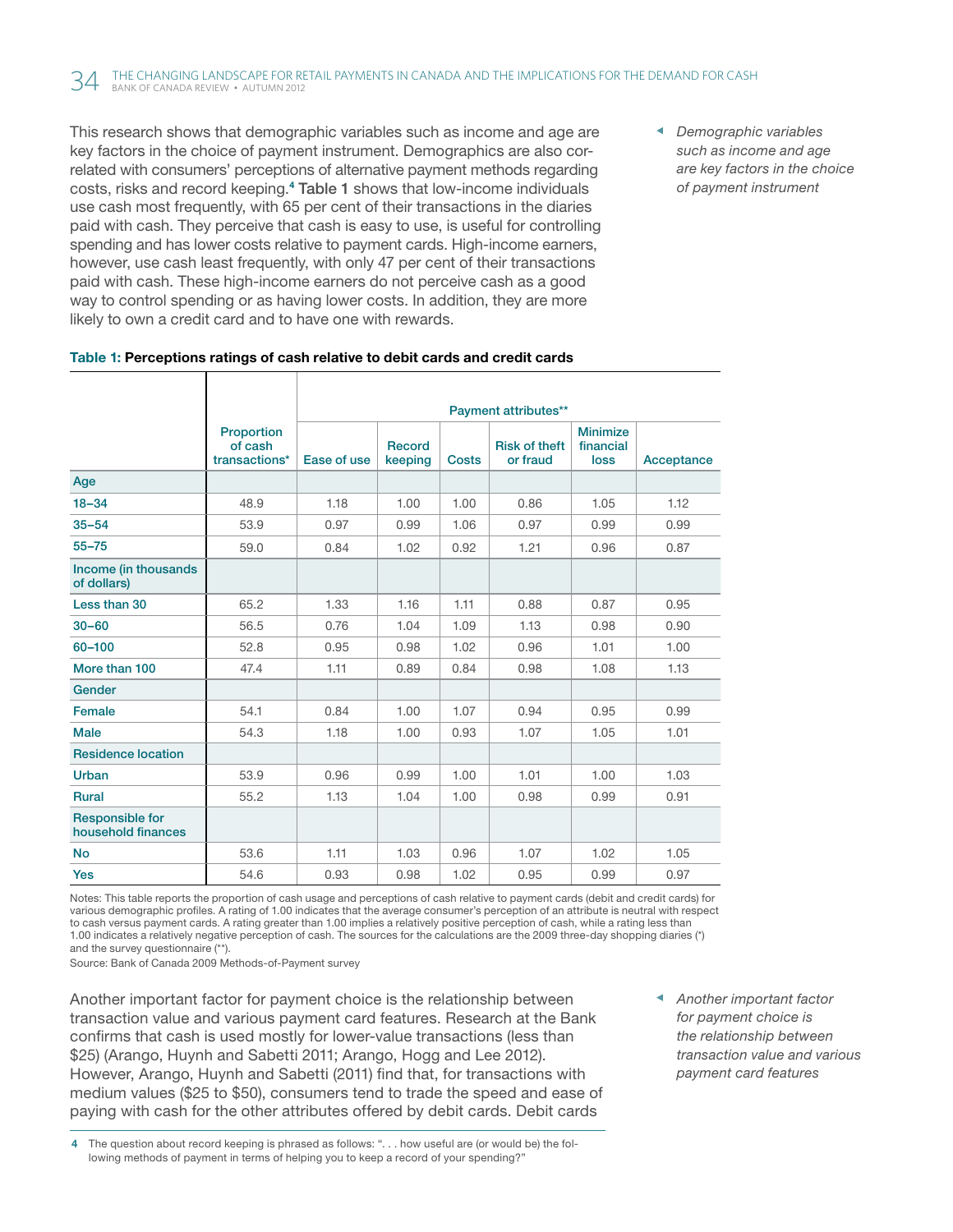are more likely to be used instead of cash and credit cards in order to avoid theft and fraud, since they require verification with a personal identification number (PIN).<sup>5</sup> Also, debit card use is highest for about half of the consumers in the survey who have bank accounts with no monthly fees and a large or unlimited number of free debit transactions.

Credit cards dominate other payment instruments for transactions with higher values (above \$50), and most of the substitution is from debit cards rather than cash. Arango, Huynh and Sabetti (2011) find a positive relationship between credit card use and rewards. Since most rewards are proportional to the payment value, consumers have the monetary incentive to use credit cards for higher-value transactions. In addition, credit cards allow users to delay payment, which, consumers reported, becomes more attractive at higher transaction values.

To better understand why cash is the dominant payment choice for lowvalue transactions, it is useful to examine consumer perceptions about the acceptance of payment cards. Arango, Huynh and Sabetti (2011) and Arango, Hogg and Lee (2012) explore to what extent perceived lack of acceptance of debit and credit cards explains consumers' preference for cash for lowvalue transactions. In the diaries, survey participants were asked to report which payment methods they thought would not be accepted, based on the transaction value. In some cases, consumers perceive that cards are more readily accepted when the transaction value is higher and the merchant is large.<sup>6</sup> However, even at stores where debit and credit cards are perceived as accepted, cash still accounts for half of the transactions below \$25. This result is confirmed by Wakamori and Welte (2012), who simulate the scenario of universal acceptance of all methods of payment, and find that the decrease in the use of cash in this scenario is relatively small.

#### Major Innovations in Retail Payments

Recent and future innovations in retail POS and online payments have the potential to reshape the payments landscape.<sup>7</sup> Many of the key innovations in retail payments introduced in Canada are intended for lower-value transactions and therefore focus on the speed and convenience of transactions. In comparison with cash, these payment instruments have the added advantage of the capability to keep a record of transactions.

One major development is the rollout in Canada of "chip" debit and credit cards, which are replacing cards with magnetic stripes. This rollout has been under way since 2008 and is scheduled to be completed by the end of 2015.<sup>8</sup> Chip cards contain an embedded microchip that gives the card the ability to store and process data. This technology is primarily intended to enhance the security of the card and associated payment transactions, so that the use of these cards might increase.

Payment card products with a contactless feature using near field communication (NFC) technology, which allows consumers to wave the card in front of a secure payment terminal instead of inserting or swiping it, are designed

- 5 This result is based on data collected in 2009, when credit cards with a magnetic stripe and requiring a signature were the norm. It may no longer hold now that credit cards embedded with a microchip and requiring a PIN are common in Canada.
- 6 This finding is consistent with Arango and Taylor (2008), who find that cash is the least expensive payment method for merchants, especially for those who have high volumes of low-value transactions.
- 7 The Committee on Payment and Settlement Systems provides an overview of innovative retail payment activities in a number of countries (CPSS 2012).
- 8 The use of chip payment cards is common in many countries.

*Many of the key innovations in retail payments are intended for lower-value transactions and therefore focus on the speed and convenience of transactions*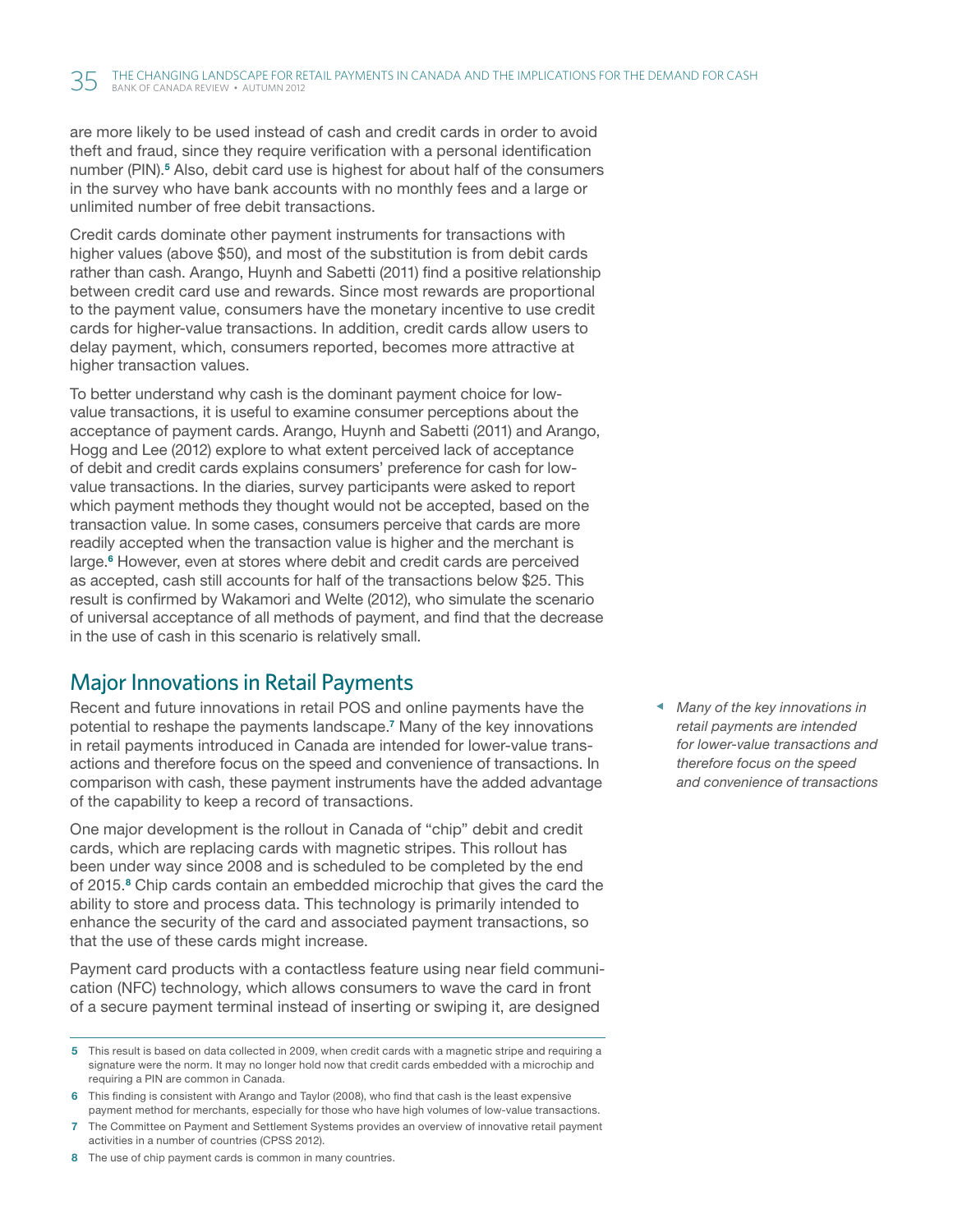to mimic some of the characteristics of cash, such as shorter transaction times and enhanced convenience. While contactless credit cards have been available in Canada for several years, their acceptance across a wide range of merchants has been fairly slow. Indeed, the shares of contactless credit card payments in the overall volume and value of consumer purchases in 2011 were only 2.4 per cent and 2.7 per cent, respectively.<sup>9</sup> In addition, Interac debit cards with a contactless payment feature ("Flash") have been available since the autumn of 2011. Given the recent introduction of this payment product, no data on its use are publicly available yet.<sup>10</sup>

A number of developments could promote the successful adoption of contactless NFC payments. First, the replacement of conventional debit and credit cards by those with a contactless feature is well under way. Second, more retailers are starting to accept such payments as card processors roll out rental terminals enabled with contactless technology.<sup>11</sup> Finally, card issuers may start competing in this market by offering incentives to promote contactless payments. Using data from the 2009 MOP survey, Fung, Huynh and Sabetti (2012) show that the adoption and use of contactless cards could result in a drop of about 10 per cent to 14 per cent in the use of cash (depending on the volume or value of transactions).

Multi-purpose prepaid cards that are reloadable, offered by Visa and MasterCard, have been available in Canada for several years and are typically accepted wherever these credit cards are accepted. Consumers do not require a bank account to access this payment product, which can be used abroad, online and to withdraw cash from automatic teller machines, as well as at the POS. Owing to the high fees charged to cardholders, use of these cards is not widespread, accounting for approximately 1 per cent of the overall value of consumer purchases in 2011, according to the *Canadian Financial Monitor*. 12

Two online innovations have been introduced as part of the Interac system. Interac Online is an approach for making online debit payments, while Interac e-Transfer allows for the transfer of funds through online banking.

Canada has also seen the entry of new business models for Internet-based payments, such as PayPal and Zoompass, which are non-bank systems offering prepaid accounts and person-to-person transfer services using a mobile phone or any device with access to the Internet.<sup>13</sup> Some of these systems also allow consumers to make payments to either a merchant or another person using the mobile device's wireless Short Message Service (SMS), voice or Internet capabilities.

- 9 These shares are calculated using data from the *Canadian Financial Monitor*, which is an omnibus survey conducted by Ipsos Reid that samples approximately 12,000 households each year, providing comprehensive information about their finances and their use of cash and alternative methods of payment.
- 10 The introduction of contactless debit cards was facilitated by the development in 2009 by the Canadian Payments Association of a policy framework and new rule for POS debit payment cards that do not require a PIN.
- 11 According to MasterCard, PayPass transactions now account for almost 10 per cent of its total credit card transactions in Canada (Sevilla 2012).
- 12 In October 2012, the federal government announced that it was extending the existing consumerprotection framework to prepaid payment products, in particular, those issued by federally regulated financial institutions (Department of Finance Canada 2012b).
- 13 Zoompass is operated by EnStream LP, which is a joint venture of the three major mobile carriers in Canada—Bell, Rogers and TELUS. However, it was recently announced that Paymobile, a provider of program-management services for prepaid and virtual card programs, is acquiring the Zoompass payment service. Users can send funds from their Zoompass account to another Zoompass account for free, or through a linked credit card for a fee.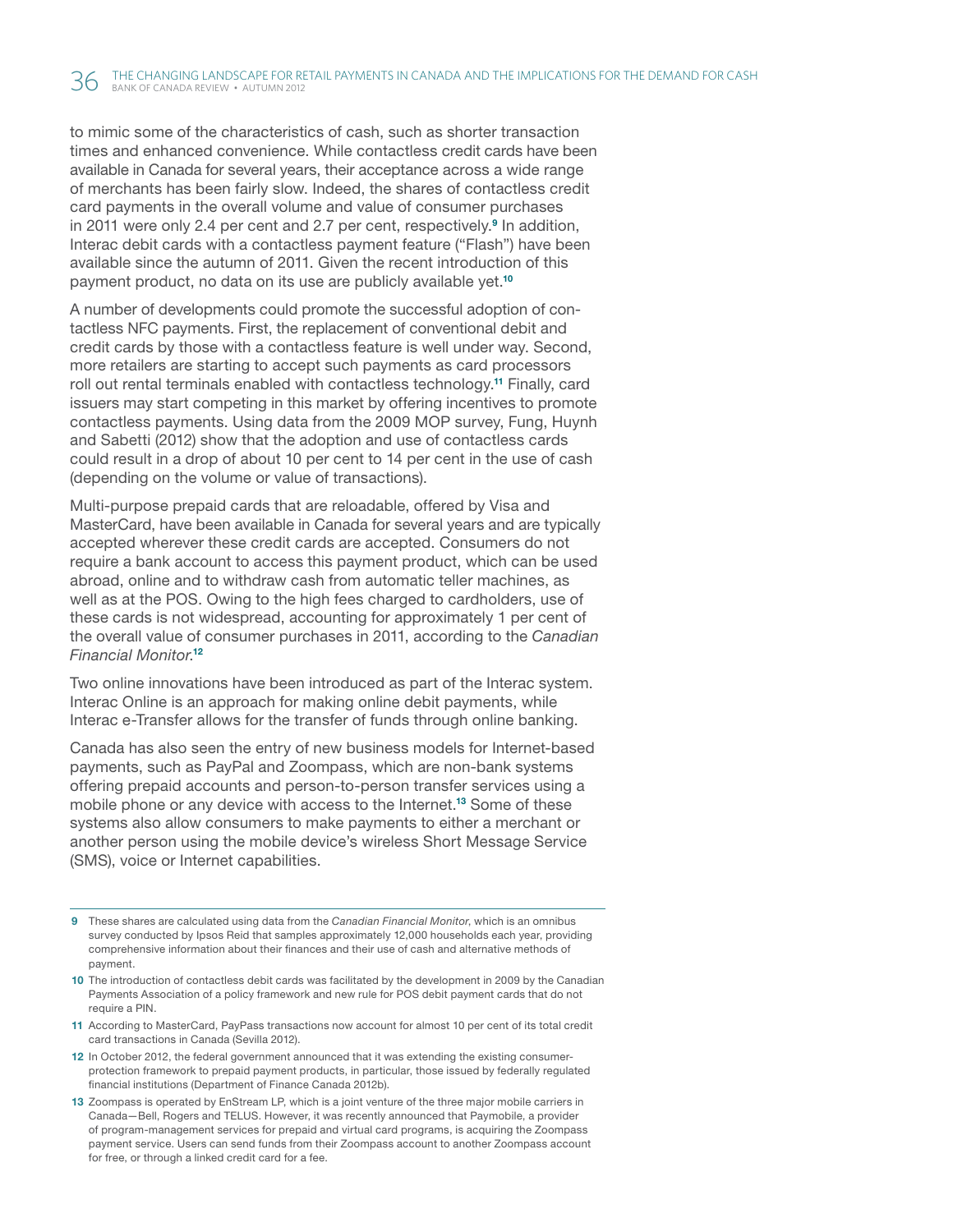Mobile phones can also be used for POS purchases using NFC technology, in which an NFC chip, either built into the device or attached with a sticker, would communicate with the payment terminal. Relatively few products are currently available, although, in September 2011, the Bank of Montreal introduced a sticker product that can be attached to a mobile phone. In May 2012, the Canadian Imperial Bank of Commerce and Rogers Communications announced a partnership for a mobile payment solution that is expected to be available before the end of 2012. Internationally, work is under way on a number of different projects to develop mobile wallet capabilities, whereby various payment and other functions (such as retailerspecific rewards programs) would be included on a mobile phone.

These Internet-based and mobile payments have the potential for considerable growth. As the number of Canadians using the Internet and making online purchases increases, there will be a need for more payment options, which, in turn, should promote further growth in e-commerce.<sup>14</sup> In addition, the increasing popularity of mobile phones, particularly smartphones,<sup>15</sup> indicates that Canada is ready for mobile payments.<sup>16</sup>

While cash continues to be the most frequently used payment instrument for POS and person-to-person payments in developed countries, including Canada, the growth of Internet-based and mobile payments may have a significant impact on the use of cash if consumers shift from POS transactions to online purchases and send funds through their mobile phones or the Internet. To better understand this development and its impact, more research is required.

### Structural and Regulatory Developments

In recent years, many merchant groups in Canada have expressed strong concerns about sharp increases in the fees charged to merchants for accepting credit cards, as well as the lack of transparency concerning the magnitude of these fees (Retail Council of Canada 2009; 2012). It has been suggested that merchants have inadequate bargaining power in dealing with the payment processors that facilitate credit card transactions (Standing Senate Committee on Banking, Trade and Commerce 2009).

Such concerns were addressed during the discussion and final rejection by the Competition Bureau, in February 2010, of Interac's application to become a for-profit organization in order to compete more effectively with Visa and MasterCard following their planned entry into the debit card payment market in Canada (Competition Bureau 2010a).

Furthermore, in response to concerns about the degree of competition in the debit and credit card industry and the issues raised by merchants, the federal government implemented a Code of Conduct for the Credit and Debit Card Industry in Canada (Code of Conduct), which went into effect on 16 August 2010 (Department of Finance Canada 2010). Among its provisions, the Code of Conduct allows merchants to provide discounts for specific payment methods and payment products offered by different card networks.

<sup>14</sup> According to the 2010 Canadian Internet Use Survey, 80 per cent of Canadians aged 16 years and above used the Internet for personal use and 51 per cent of them shopped online. These numbers have increased considerably since 2005.

<sup>15</sup> According to Statistics Canada, 78 per cent of Canadian households indicated that they had a cellular phone in 2010 (Statistics Canada 2011a). A recent market study estimates that, in December 2011, 45 per cent of mobile phone users in Canada used a smartphone (eMarketer 2012).

<sup>16</sup> In the recent MasterCard Mobile Payments Readiness Index, which collects and compares the adoption rate of mobile payments across 34 countries worldwide, Canada ranked second with a score of 42, behind only Singapore with a score of 45.6. The average score was 33.2 out of a maximum of 100. See <<http://mobilereadiness.mastercard.com/the-index/noflash.php>>.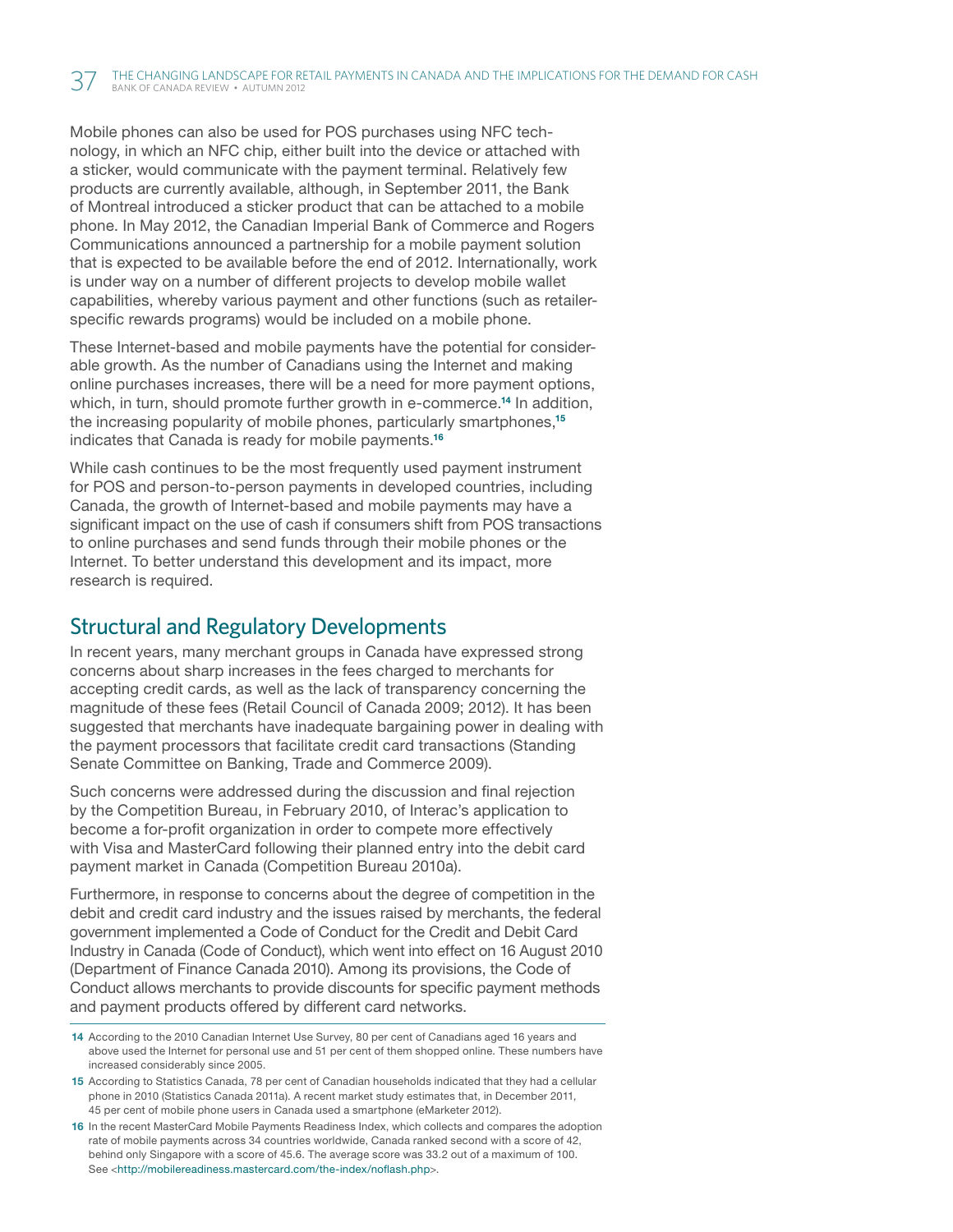The Code of Conduct also stipulates that: (i) debit and credit functions must be featured on separate cards; (ii) competing debit card applications must not be offered on the same card; and (iii) merchants are not obliged to accept both the debit cards and the credit cards from a particular payment card company. These provisions have maintained the dominant position of Interac in the domestic debit card market at the POS, while allowing other payment card companies to provide debit card payments for purchases online, by mail, over the phone or internationally.

In December 2010, the Commissioner of Competition issued a complaint against both Visa Canada and MasterCard International regarding their merchant restraint rules (Competition Bureau 2010b). These rules forbid merchants that accept the credit cards of either of these companies to undertake any of the following actions: discriminating against the use of high-cost credit cards in favour of lower-cost methods of payment, applying a surcharge on purchases by customers paying with a particular type of credit card or refusing to accept particular cards within a credit card brand. The Commissioner of Competition has asked the Competition Tribunal to prohibit both of these credit card companies from imposing these restraints or any similar measures. Such prohibitions, if granted, could significantly reduce the incentive for consumers to use these cards. Hearings by the Competition Tribunal on this request took place in mid-2012.

In June 2010, the government appointed the Task Force for the Payments System Review to provide recommendations to the federal Minister of Finance on how to guide the evolution of the payments system in Canada. In its final report, released by the Department of Finance on 23 March 2012, the Task Force suggested that Canada is falling behind in the modernization of its payments system. One of the most important recommendations of the Task Force was the suggestion that the federal government should partner with the private sector to create a mobile-commerce environment for consumers (Task Force for the Payments System Review 2012). In response, in September 2012, the federal government proposed amendments to the Code of Conduct to ensure that its principles are upheld for mobile payments initiated by consumers at the POS (Department of Finance Canada 2012a). Also, in May 2012, the banking industry and credit union system in Canada announced a set of voluntary guidelines for participants in the mobile-payments marketplace to ensure safety, security and ease of use at the POS for both merchants and consumers. These guidelines are designed to work with the existing contactless payment technology already in place and could facilitate innovations in mobile payments.

Some of these regulatory developments, such as allowing merchants to add a surcharge on the use of certain high-cost credit cards or even refuse to accept them, might reduce the use of credit cards. Meanwhile, collaboration among key players and regulatory changes to help facilitate innovations in mobile payments might promote the use of mobile phones for retail payments and possibly reduce the use of cash. The overall impact of these structural and regulatory developments on the mix of electronic and paper-based retail transactions over the longer term remains to be seen.

*The overall impact of structural and regulatory developments on the mix of electronic and paper-based retail transactions over the longer term remains to be seen*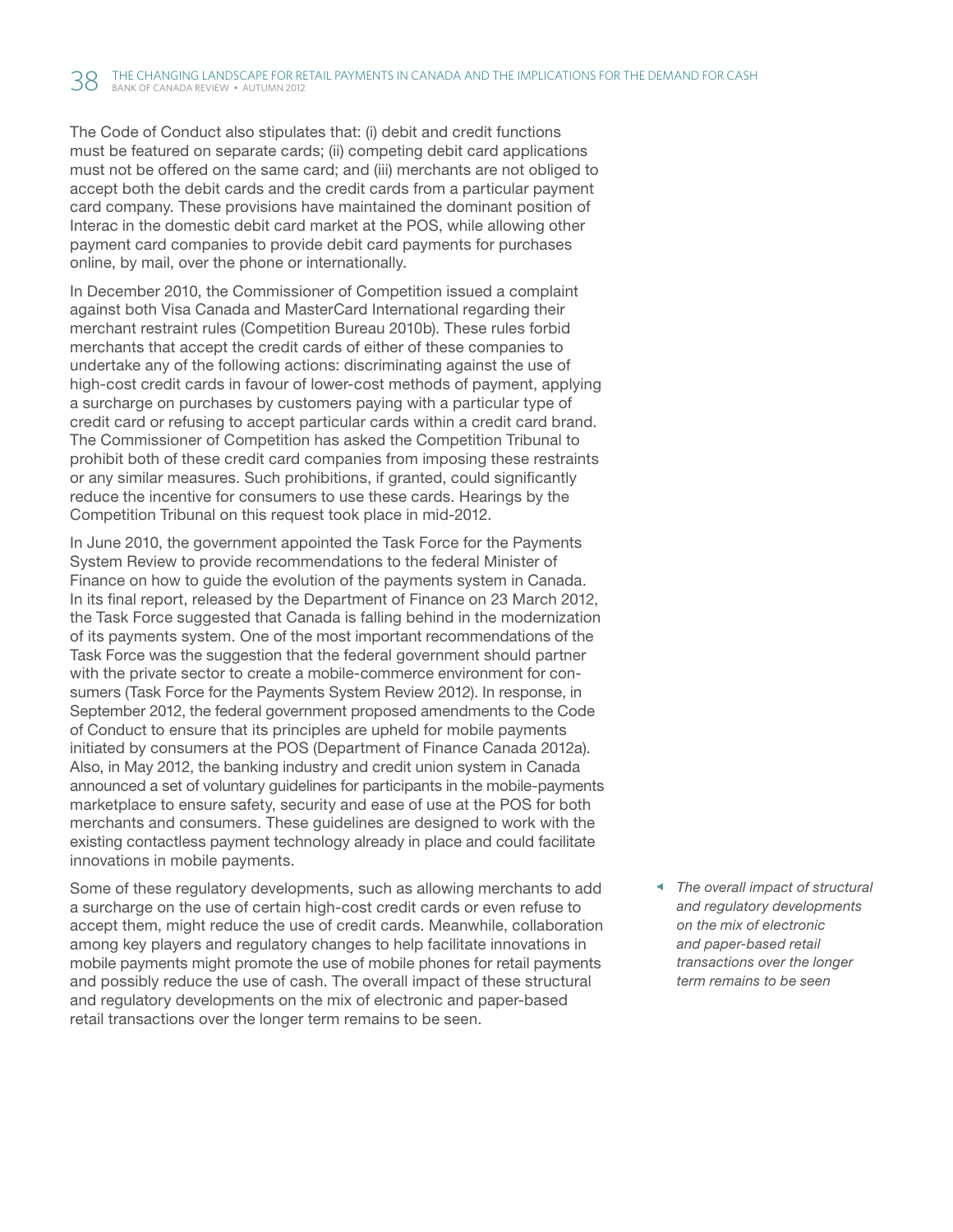#### **Conclusion**

This article has provided evidence that cash is still used extensively by consumers to pay for their purchases, particularly for low-value transactions. However, recent and future developments in payment technologies could have a variety of effects on the use of cash and other retail payment instruments. It will be important for the Bank, as the sole supplier of bank notes, to monitor these developments and study their possible effects on the payment decisions of both consumers and merchants.

Research could also address the issue of the diffusion of payment innovations, which is an inherently complex problem. Merchants will accept payment innovations only if they believe that consumers demand them; likewise, consumers will demand payment innovations only if they are accepted by merchants. This feedback effect will require further study of the decisions of both consumers and merchants (Rysman 2009; Crowe, Rysman and Stavins 2010).

#### Literature Cited

- Arango, C., D. Hogg and A. Lee. 2012. "Why Is Cash (Still) So Entrenched? Insights from the Bank of Canada's 2009 Methods-of-Payment Survey." Bank of Canada Discussion Paper No. 2012-2.
- Arango, C., K. P. Huynh and L. Sabetti. 2011. "How Do You Pay? The Role of Incentives at the Point-of-Sale." Bank of Canada Working Paper No. 2011-23.
- Arango, C. and V. Taylor. 2008. "Merchant Acceptance, Costs, and Perceptions of Retail Payments: A Canadian Survey." Bank of Canada Discussion Paper No. 2008-12.
- Arango, C. and A. Welte. 2012. "The Bank of Canada's 2009 Methodsof-Payment Survey: Methodology and Key Results." Bank of Canada Discussion Paper No. 2012-6.
- Bounie, D. and A. François. 2006. "Cash, Check or Bank Card? The Effects of Transaction Characteristics on the Use of Payment Instruments." Telecom Paris Economics and Social Sciences Working Paper No. ESS-06-05.
- Committee on Payment and Settlement Systems (CPSS). 2012. "Innovations in Retail Payments. Report of the Working Group on Innovations in Retail Payments." Bank for International Settlements (May).
- Competition Bureau. 2010a. "Commissioner of Competition Announces Decision in Response to Interac's Request to Vary Consent Order." Press release, 12 February.
	- —. 2010b. "Competition Bureau Challenges Visa and MasterCard's Anti-Competitive Rules." Press release, 15 December.
- Crowe, M., M. Rysman and J. Stavins. 2010. "Mobile Payments at the Retail Point of Sale in the United States: Prospects for Adoption." *Review of Network Economics* 9 (4): 2.